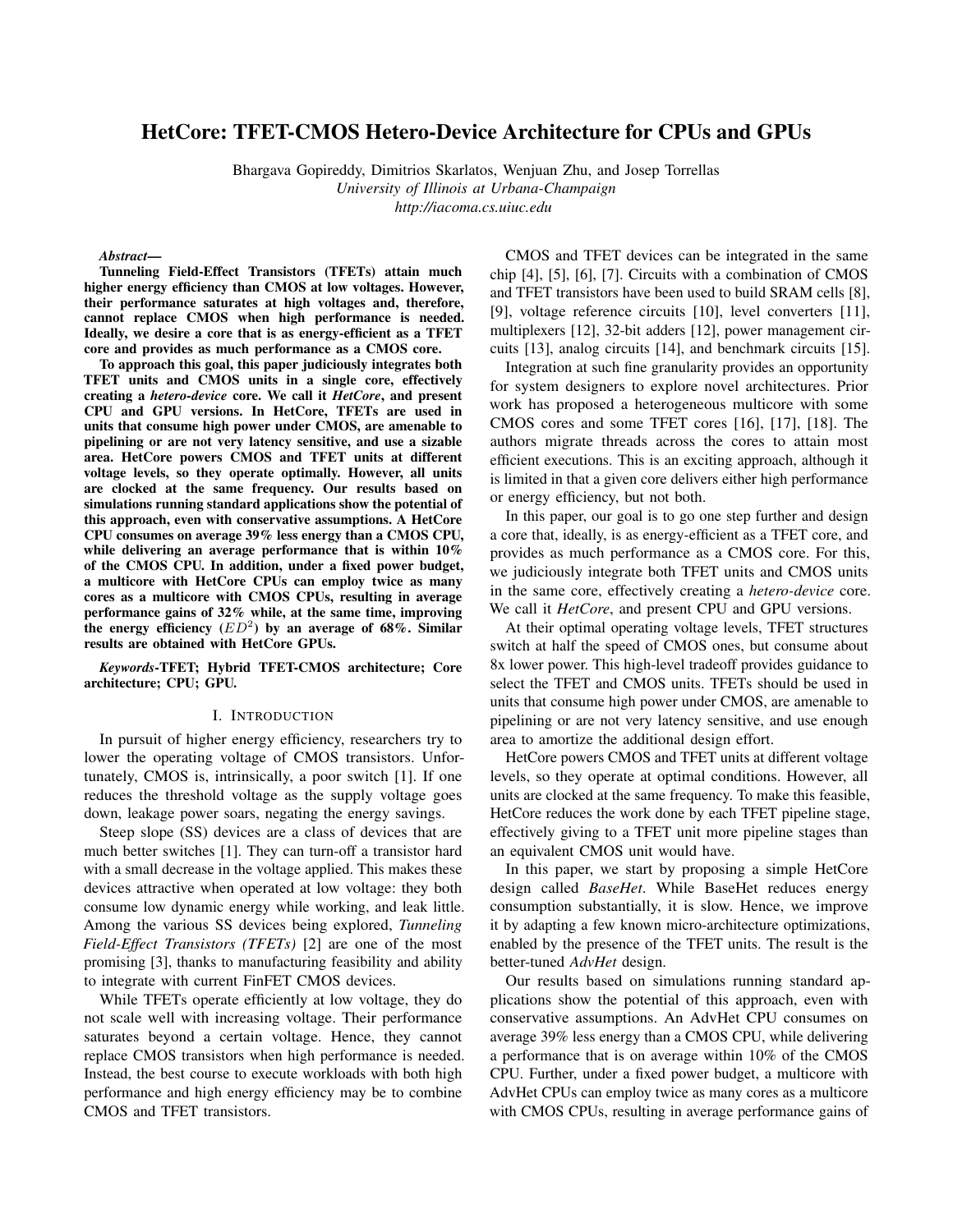32% while, at the same time, improving the energy efficiency  $(ED<sup>2</sup>)$  by an average of 68%. Similarly, an AdvHet GPU consumes on average 40% less energy and performs on average within 20% of a CMOS GPU. Under a fixed power budget, an AdvHet GPU, with twice as many compute units as a CMOS GPU, improves average performance by 30% while reducing  $ED^2$  by an average of 60%.

The alternative of simply using high- $V_t$  CMOS transistors in the units that are candidates for TFET implementation is not as good a design. The reason is that high- $V_t$  CMOS transistors consume higher dynamic energy and leak more than TFET transistors. In addition, applying the HetCore micro-architecture optimizations to a CMOS core is of little benefit. The reason is that such core is already highly tuned without the optimizations.

Overall, the contributions of this paper are:

• The concept of a hetero-device TFET-CMOS core architecture for high performance and energy efficiency (HetCore). • The design of the AdvHet core for CPUs and GPUs, which judiciously integrates CMOS and TFET units, and customizes known micro-architecture optimizations.

• An evaluation of BaseHet and AdvHet.

#### II. BACKGROUND

# *A. Tunneling Field-Effect Transistors (TFETs)*

To improve energy efficiency substantially, we need devices that can operate at low voltage  $(V_{dd})$ , and that can switch between ON and OFF conditions with little  $V_{dd}$  changes. Ideally, the ON and OFF currents of a device should be separated by four orders of magnitude. Conventional CMOS transistors are inherently limited to needing 60mV to increase the current tenfold — i.e., they need at least a change of 240mV to go from OFF to ON conditions.

The class of devices that have a slope higher than 60mV per decade are called Steep sub-threshold Slope (SS) devices. Among the various SS devices being explored, Tunneling Field-Effect Transistors (TFETs) are one of the most promising [1], [2], [3], [19]. They consume low power and have a steep slope. Moreover, they are the closest to being realized industrially, thanks to their manufacturability and ability to integrate with current FinFET-based CMOS devices.

TFETs' steep slope is the result of electron flow being facilitated through a band-to-band tunneling process, as opposed to through a transport channel like in MOSFETs. The materials used in TFETs range from the usual Group IV elements like Si and Ge, to Group III-V materials like InAs, GaSb, InGaAs, and AlGaSb [1]. Various TFET devices have been proposed over the last decade that have successively improved their characteristics.

TFETs are typically classified into HomoJunction TFET (HomJTFET) and HeteroJunction TFET (HetJTFET), based on the materials used for source and drain. A HomJTFET uses the same materials for the source and the drain. However, the ON current is low and, hence, this device exhibits low performance. A HetJTFET uses a different material for the source and the drain — e.g., GaSb for source and InAs for drain. The materials are chosen to allow for a higher ON current and an extremely low OFF current.

Figure 1 compares the I-V characteristics of a HetJTFET and a MOSFET transistor. As we can see, HetJTFET has a higher slope than MOSFET. HetJTFET performs better than MOSFET at low V<sub>dd</sub>, but stops scaling beyond  $\approx 0.6$ V, when the curve saturates. For higher  $V_{dd}$ , MOSFET performs better. As a result, HetJTFET cannot be used as a replacement of MOSFET for high-performance designs.



Figure 1:  $I_D-V_G$  characteristics of N-HetJTFET and N-MOSFET based on data from Intel [2].

# *B. CMOS-TFET Integration*

The structure of HomJTFET is very similar to that of a CMOS FinFET. Hence, it is possible to manufacture both of them using the same fabrication process with minor changes. For example, Huang et al. [20] have recently fabricated Complementary HomJTFET (C-TFET) devices in a standard CMOS foundry, showcasing the readiness for high-volume production and, from an architect's perspective, the feasibility of a hybrid CMOS-TFET system.

There has also been extensive work on fabricating Het-JTFET on standard CMOS foundries. For example, InAs-Si HetJTFETs have been fabricated on a silicon substrate [6], [7]. The compatibility of CMOS and TFET process flows has been shown by a number of groups, both through simulation and through fabrication [4], [5], [10], [21]. Recently, mixed MOSFET-HetJTFET SRAM cells and corresponding design layout rules to integrate them at device level have been proposed [8], [9]. Moreover, circuits with a combination of CMOS and HetJTFET transistors have been used to build level converters [11], multiplexers [12], 32-bit adders [12], power management circuits [13], and analog circuits [14]. There is also substantial ongoing research on improving HetJTFET performance and building complementary devices [22], [23], [24], [25].

# *C. System Architectures with CMOS and TFET*

Integration at such fine granularity provides an opportunity for system designers to explore system architectures with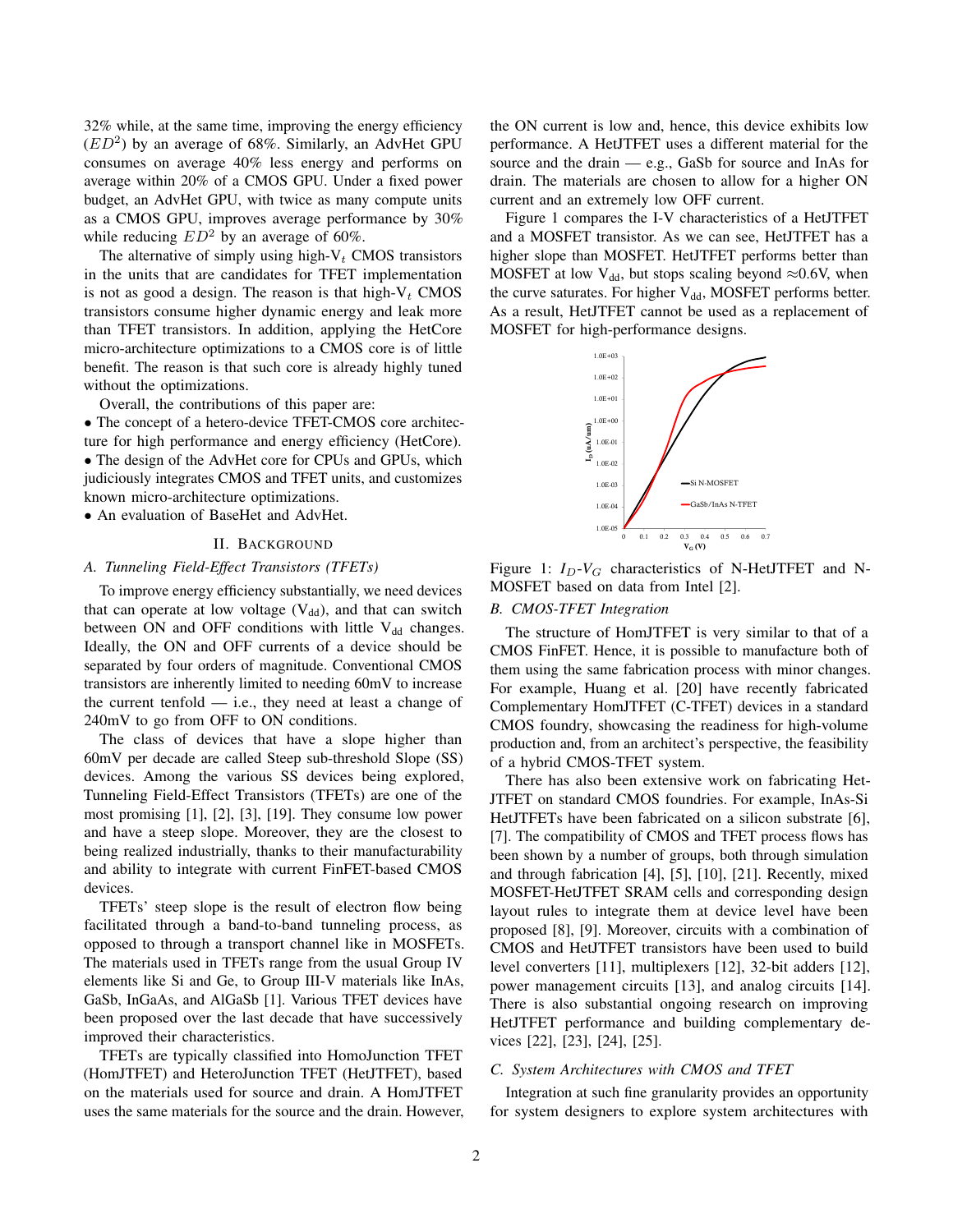| <b>Parameter</b>   |                                                  | <b>Si-CMOS</b> | <b>HetJTFET</b> | <b>InAs-CMOS</b> | Hom.JTFET |
|--------------------|--------------------------------------------------|----------------|-----------------|------------------|-----------|
| Supply voltage (V) |                                                  | 0.73           | 0.40            | 0.30             | 0.20      |
|                    | Transistor switching delay $(ps)$                | 0.41           | 0.79            | 3.80             | 6.68      |
| Performance        | Interconnect delay per transistor length $(ps)$  | 0.18           | 0.42            | 2.50             | 3.60      |
|                    | 32bit ALU delay $(ps)$                           | 939            | 1881            | 9327             | 15990     |
|                    | Transistor switching energy $(aJ)$               | 32.71          | 7.86            | 3.62             | 1.96      |
| Energy             | Interconnect energy per transistor length $(aJ)$ | 10.08          | 3.03            | 1.70             | 0.76      |
|                    | 32bit ALU dynamic energy $(fJ)$                  | 170.1          | 43.4            | 20.5             | 10.8      |
| Power              | 32bit ALU leakage power $(uW)$                   | 90.2           | 0.30            | 0.14             | 1.44      |
|                    | ALU power density $(W/cm^2)$                     | 50.4           | 5.1             | 0.6              | 0.2       |

Table I: Characteristics of CMOS and TFET technologies at 15nm, using data from [3], [19].

CMOS and TFET. Past work has proposed a heterogeneous multicore with some CMOS cores and some TFET cores [16], [17], [18]. A core provides either high performance or energy efficiency, but not both at the same time. The authors propose various techniques to manage the migration of threads across the different types of cores. In our paper, we go beyond in that we judiciously integrate both TFET units and CMOS units in the same core, effectively creating *hetero-device* CPUs and GPUs.

# III. ARCHITECTURE IMPLICATIONS

CMOS remains the choice for high-performance systems, while operating at high  $V_{dd}$ . However, at low  $V_{dd}$ , the performance and energy efficiency of TFET far exceed those of CMOS. To aid in the analysis, Table I compares the performance, energy, and power of four types of devices at 15nm: Silicon CMOS (*Si-CMOS*), HetJTFET, HomJTFET, and *InAs-CMOS*. The latter is a futuristic MOSFET built out of InAs (a Group III-V material) that can operate at low  $V_{dd}$ . InAs-CMOS would use the same approach as TFET to integrate with Si-CMOS. In HomJTFET, the source and drain use InAs, while in HetJTFET, they use GaSb and InAs, respectively. The table compares each device at its most costeffective  $V_{dd}$ : 0.73V for Si-CMOS, 0.40V for HetJTFET, 0.30V for InAs-CMOS, and 0.20V for HomJTFET. The data is obtained from Nikonov and Young [3], [19]. Similar numbers have been reported elsewhere [16], [26].

# *A. Performance*

Row 2 of Table I shows that the switching delay of a HetJTFET, InAs-CMOS, and HomJTFET transistor is about 2x, 10x, and 16x longer, respectively, than the switching delay of a Si-CMOS one. The next row compares the interconnect delay for a distance equal to the transistor length. Since the dimensions of MOSFET and TFET transistors are similar, these delays are directly comparable. These delays follow similar trends as the transistor switching delays. Finally, Row 4 shows the delay of a 32bit ALU operation, which includes both transistor switching and interconnect delay. We can see that the ratios are about the same as for the transistor delays.

Our goal is to implement some of the units in a Si-CMOS CPU or GPU core in TFET technology. Mixing Si-CMOS and HetJTFET units in the core is feasible, as a 2x differential speed can be handled by keeping a single frequency, but pipelining the HetJTFET unit at least twice as deeper. An example can be an HetJTFET functional unit in a CMOS core. However, including InAs-CMOS or HomJTFET units would be too challenging: their speed differential would require unrealistic 10x and 16x deeper pipelines, which would be too disruptive. HomJTFET and InAs-CMOS are better suited for ultra-low power applications in wearables or IoT devices. Note also that, since Si-CMOS and HetJTFET operate at different  $V_{dd}$ , we need level converters when we go from a HetJTFET to a Si-CMOS unit. These level converters can be integrated with pipeline latches [27].

# *B. Energy and Power*

Rows 5 and 6 of Table I show the switching energy of a transistor, and the interconnect energy for a distance equal to the transistor length for all the technologies. The next row shows the dynamic energy of a 32bit ALU operation, which includes both transistor switching and interconnect energy. We see that a Si-CMOS 32bit ALU operation consumes about 4x, 8x, and 16x as much energy as with HetJTFET, InAs-CMOS, and HomJTFET, respectively. Since HetJTFET is 2x slower than Si-CMOS, the operation with HetJTFET consumes about 8x less power.

Overheads like separate voltage rails for CMOS and TFET units, and timing guardbands reduce the power savings of TFETs. Our conservative estimate of overheads (Section V-B) shows that HetJTFET still consumes 6.1x lower power than Si-CMOS. However, in this paper, we impose even stricter guardbands, and evaluate TFETs conservatively assuming that they provide *only* a 4x power savings over CMOS.

The best property of HetJTFET transistors is their low leakage power. Row 8 shows the leakage power of a 32bit ALU. A HetJTFET ALU consumes about 300x lower leakage power than a Si-CMOS ALU. In practice, the reduction is not so high. This is because, in CMOS processors, many logic structures not in the critical path use high- $V_t$  CMOS transistors to reduce leakage. For example, commercial processors like AMD Ryzen [28] and prior designs [29] contain about 60% high- $V_t$  transistors. Such transistors consume about the same dynamic energy as the regular- $V_t$  CMOS transistors assumed in Table I. However, they consume less leakage power.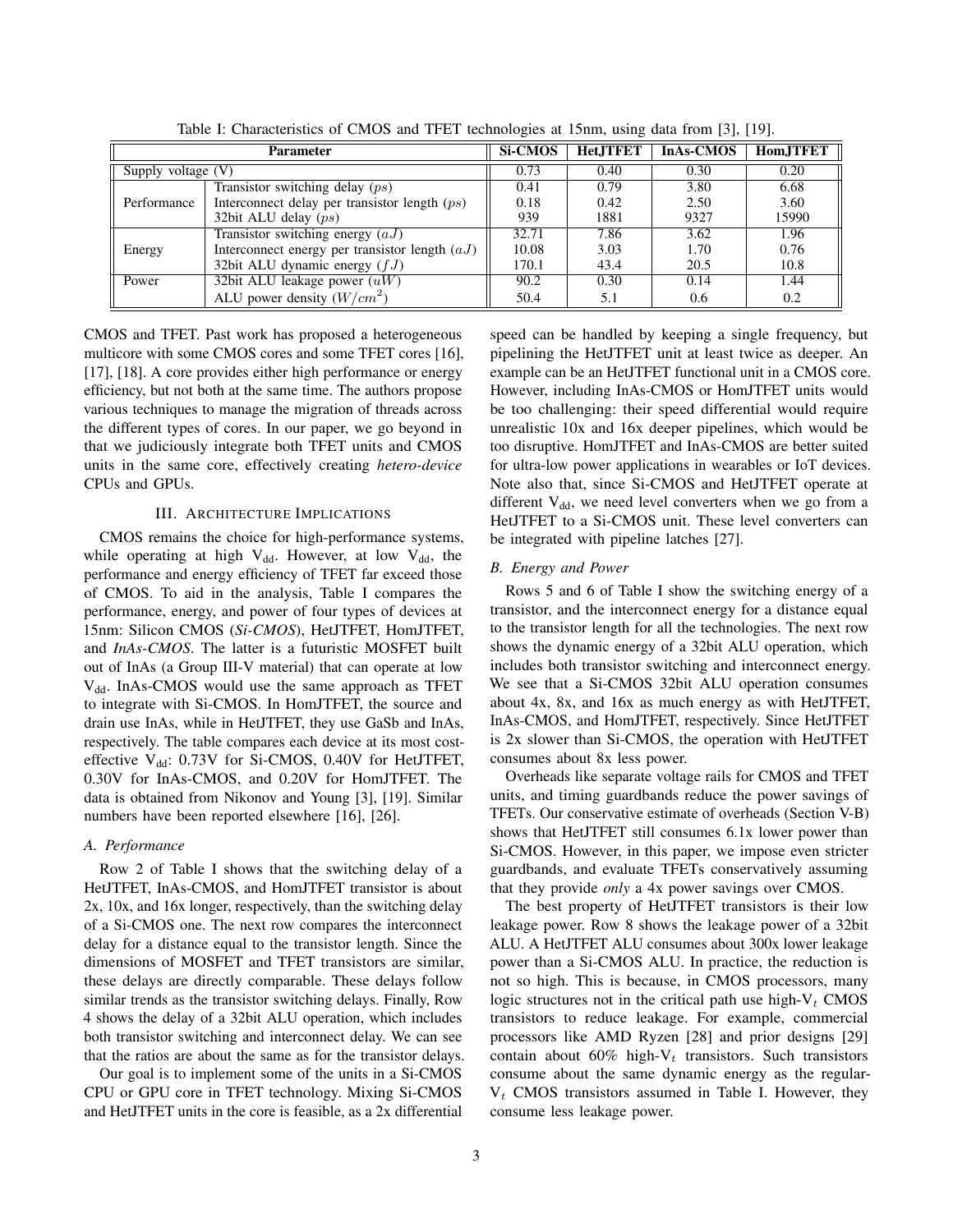Specifically, using a Synopsis library for 28/32nm technology, we find that they consume 25-30x less leakage power than regular- $V_t$  transistors. This is in line with numbers reported in prior work [29], [30]. Using these numbers, the leakage power of a typical Si-CMOS unit is only about 42% of the value in Table I. This agrees with dual- $V_t$  designs of both logic and SRAM cells in the literature [31], [32], [33], [34]. Overall, using this figure, a HetJTFET ALU consumes 125x lower leakage power than a dual- $V_t$  Si-CMOS ALU.

6T and 8T HetJTFET-based SRAM cells have been proposed by some authors [35], [36], [37]. They show that the leakage power of these cells is several hundred times lower than a competitive Si-CMOS SRAM cell [35].

Overall, HetJTFET units provide over two orders of magnitude savings in leakage power compared to Si-CMOS. In the worst case, when 100% of the Si-CMOS transistors are high- $V_t$ , the savings reduce to a still sizable 10x. Therefore, we will use HetJTFET devices in logic and memory structures of the core where leakage power dominates.

Finally, row 9 shows the power density of an ALU. A Si-CMOS design has a 10x higher power density than a HetJTFET design. This indicates that HetJTFETs will be a better choice for units that need high computational density, such as SIMD FPUs.

#### *C. Activity Factor*

Because of their low leakage power, HetJTFETs are a good choice for units that have a low activity factor. When there is no activity, the HetJTFET implementation consumes very little, while the Si-CMOS one still consumes a large leakage power. In such a unit, the ratio of power consumed by the Si-CMOS implementation over the HetJTFET implementation keeps increasing the lower the activity factor is.

Figure 2 which depicts the total 32bit ALU power of both designs and the ratio of powers, as the activity factor decreases. An activity factor of 1 means that the ALU is used every cycle. In the figure, the Si-CMOS ALU is composed of 60% high- $V_t$  transistors in noncritical paths to minimize leakage. We see that, as activity decreases, the HetJTFET implementation becomes relatively more attractive.



Figure 2: Total power consumption of a Si-CMOS ALU and a HetJTFET ALU with varying activity factors.

# *D. Dynamic Voltage-Frequency Scaling (DVFS)*

We envision a core with two  $V_{dd}$ , one for the Si-CMOS units ( $V_{CMOS}^0$ ), and one for the HetJTFET units ( $V_{TFET}^0$ ). All units are clocked at a single frequency  $(f_0)$ . To make this possible, we reduce the work that each TFET pipeline stage does, giving at least twice as many pipeline stages to the TFET unit as a CMOS unit would have.

We also envision the ability to apply DVFS. When higher performance needed, both Si-CMOS and HetJTFET units increase their  $V_{dd}$ ; when more energy efficiency is needed, both decrease their  $V_{dd}$ . This means that we need to find pairs of voltages ( $V_{CMOS}^i$ ,  $V_{TFET}^i$ ) such that the Si-CMOS circuit is always 2x faster than the HetJTFET circuit to do equivalent work. From the previous discussion, these pairs are such that, if  $V_{CMOS}^i$  attains  $f^i$ , then we need a  $V_{TFET}^i$ that would attain  $f^{i}/2$  to do the same work per pipeline stage for the HetJTFET units.

One challenge is that each technology has a different  $V_{dd}$ frequency curve, with a different slope and a different range. These curves are shown in Figure 3. We generated the Si-CMOS curve from [38], and the HetJTFET curve from [2]. In the curves, we show  $V_{CMOS}^0$ =0.73V,  $V_{TFET}^0$ =0.40, and  $f_0 = 2$ GHz.



Figure 3:  $V_{dd}$ -freq. curves for Si-CMOS and HetJTFET.

<sup>15</sup><sub> $\frac{15}{8}$ </sub> need  $\Delta V_{CMOS}^1$ =75mV and  $\Delta V_{TFET}^1$ =90mV. HetITFET  $\ell$   $\downarrow$  20  $\frac{E}{3}$  curve is less steep,  $\Delta V_{TFET}^i$  will typically be larger than  $\frac{25}{5}$  per pipeline stage. Given that the slope of the HetJTFET If we want to increase Si-CMOS's V<sub>dd</sub> by  $\Delta V_{CMOS}^i$  to attain  $f^i$ , we need to increase HetJTFET's  $V_{dd}$  by an amount  $\Delta V_{TFET}^i$  that is *different* than  $\Delta V_{CMOS}^i$ . It is an amount that can deliver  $f^i/2$  for the HetJTFET units to do the same work  $\Delta V_{CMOS}^i$ . For example, to turbo-boost to a  $f^1$ =2.5GHz, we

# 10 *E. Process Variation*

<sup>0</sup> variation in TFETs and MOSFETs is similar, both in logic <sup>5</sup><sup>5</sup>/<sub>5</sub></sub> The main source of variation in both TFET and MOSFETs is the work function [39]. The extent of work function and SRAM [36], [39]. While the variation affects both  $I_{off}$ and  $I_{on}$ , the impact is higher on  $I_{off}$  for TFET, and  $I_{on}$  for CMOS. This is due to the steeper slope of the I-V curve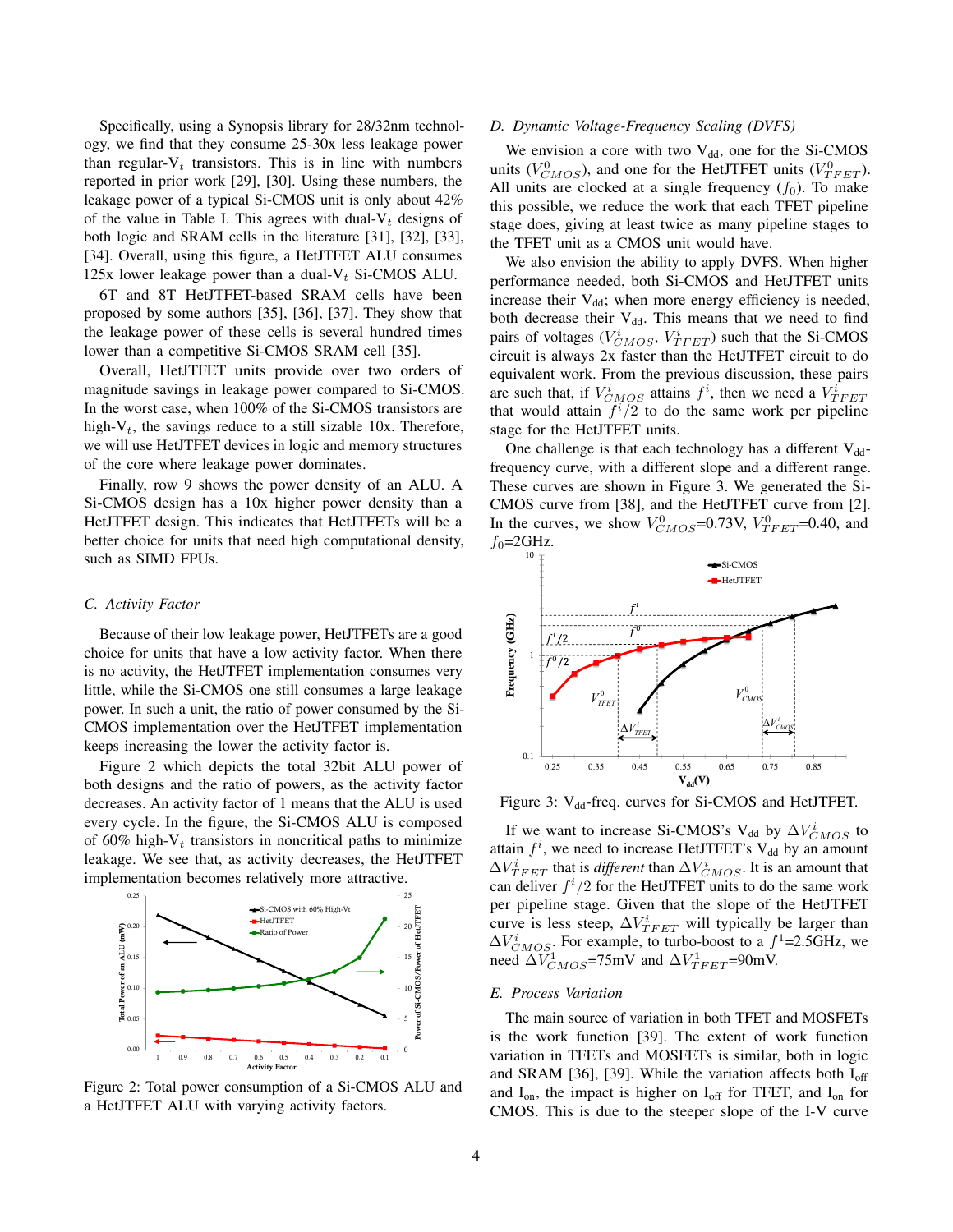(Figure 1) close to the OFF state in TFETs, and in the ON state in CMOS.

As indicated by Avci et al. [39], the performance of the transistors lost to variation can be reclaimed by increasing the V<sub>dd</sub> of both Si-CMOS and HetJTFET. We show in Section VII that the result is that HetJTFET loses a small fraction of its energy savings relative to Si-CMOS.

# *F. Area Consumption*

A HetJTFET transistor has dimensions similar to a Si-CMOS transistor. Further, the contacted gate pitch, and the pitch of the two lowest metal layers (MP0 and MP1) are the same in both CMOS and TFET devices [40]. The fact that HetJTFETs have asymmetric source and drain materials does impose some layout constraints when placing transistors close to each other. However, a recent study [40] compares the area of standard library cells of vertical HetJTFETs to FinFETs and finds that, for the technology node of 15nm considered in this paper, the areas are similar. For older technology nodes, the HetJTFET implementations occupy more area than the FinFET ones, while for future, smaller technology nodes, it is expected that HetJTFETs will have an area advantage over FinFETs.

# IV. HETCORE ARCHITECTURE

Our goal is to design a hetero-device core architecture that integrates CMOS and TFET devices, and that, ideally, is as energy efficient as a TFET implementation and provides the performance of a CMOS implementation. We call the architecture *HetCore*, and provide CPU and GPU designs.

# *A. Main Idea*

HetCore takes a high-performance CMOS CPU and GPU, and selectively replaces some units with TFET implementations. The TFET units are supplied a  $V_{dd}$  ( $V_{T F E T}$ ) that is lower than that of the CMOS units  $(V_{CMOS})$ . The TFET units are slower than the CMOS units. This is because TFET devices take about 2x longer to switch than CMOS devices.

HetCore clocks the TFET units at the same frequency as the CMOS units. This is made possible by reducing the work that each TFET pipeline stage does, and at least doubling the number of pipeline stages of the operation. Keeping a single frequency domain in the core reduces the complexity of the design, and eliminates any associated clock synchronization overheads. Overall, through careful selection of TFET units, we substantially reduce the energy consumption of the CPU and GPU. However, we suffer performance degradation. We name this design *BaseHet*.

Since BaseHet is slow, we then introduce mitigation techniques to recover some of the performance lost. These mitigation techniques are enabled by one of two effects. First, the slowdown caused by TFET structures presents new opportunities for micro-architectural optimization. Second,

TFET structures present different power-performance tradeoffs than CMOS ones and, hence, require re-evaluation of certain design decisions. We call this final design *AdvHet*.

### *B. BaseHet Design*

An ideal unit to replace with a TFET implementation has the following traits:

• *Is Highly Power Consuming.* The power consumed by the CMOS variant should be significant compared to the total power of the CPU or GPU. Otherwise, any savings will be small — or even negative, due to the program slowdown.

• *Is Amenable to Pipelining and/or is Not Very Latency-Sensitive.* The longer latency induced by TFET devices should not hurt the overall performance too much.

• *Uses a Large Area.* To amortize the design effort, it is preferable that the unit be relatively large. We impose this constraint for BaseHet, and later relax it slightly for AdvHet.

We now discuss the candidate units in a CPU and GPU. They are shown in Figure 4.



Figure 4: TFET-based units selected for the BaseHet design.

*1) Floating-Point Units in the CPU and GPU:* Floating-Point Units (FPUs) in both the CPU and the GPU (SIMD FMA units) are power hungry. They are also pipelined for multiply and add operations. While divide and a few other complex operations are not typically pipelined in the CPU, such operations are less common in most applications. In addition, floating-point intensive applications are known to exhibit high Instruction Level Parallelism (ILP). Hence, deeperpipelined FPUs can still attain high levels of occupancy. As a result, moving to TFET FPUs, and making their pipeline deeper should have modest impact on performance. In case of a SIMD FMA unit in the GPU, due to the inherent throughputoriented nature of the programs, it is even easier to fill the pipeline with other threads and minimize the performance impact. The FPUs, therefore, are ideal candidates for moving to a TFET design.

*2) ALUs in the CPU:* The ALUs in a CPU core consume substantial dynamic power and can be pipelined. The more complicated ALU operations such as multiply and divide are usually pipelined. Pipelining an ALU, however, will have a negative impact on the performance, especially in the case of branch mispredictions. Despite the slowdown caused, pipelined ALU designs have been employed in commercial microprocessors since Alpha 21064 to reach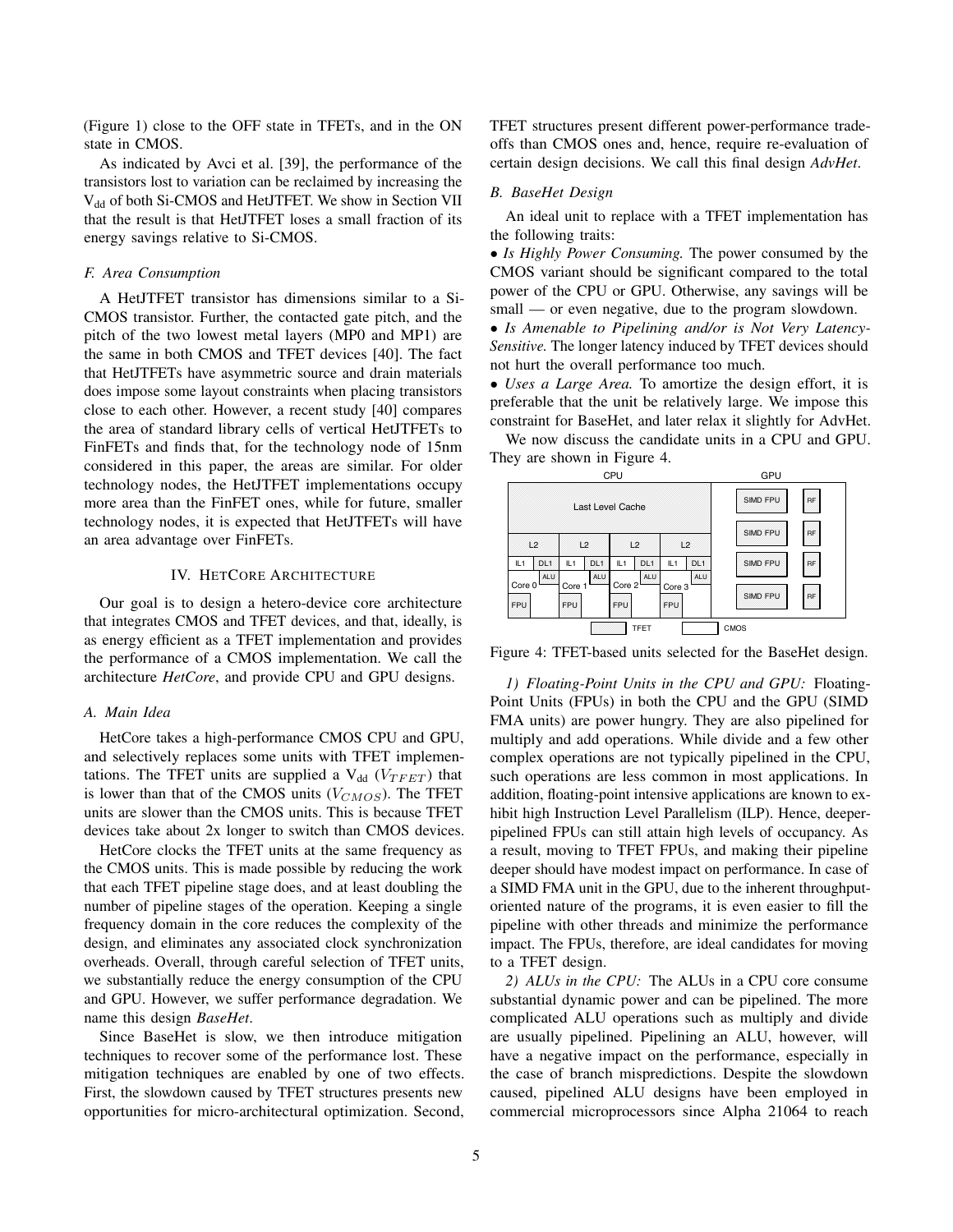high frequencies. Therefore, even though pipelining the ALUs has a performance impact, as we show in our evaluation, the energy savings of implementing the ALUs in TFET is attractive.

*3) Caches in the CPU:* Caches contribute the majority of the leakage power consumption in a CPU. Since TFETs leak very little, even compared to high- $V_t$  transistors, caches are excellent candidates to move to TFET. Out of the three levels of caches in a modern hierarchy, the latency of L3 has the least impact on performance. Hence, L3 can definitely be implemented in TFET. The latency of L2 has impact on some programs, but it is limited. Note that out of an 8-10 cycle round trip to L2, only 3-5 cycles are actually spent accessing L2. Therefore, by moving to a TFET L2, the additional latency of L2 access is only 3-5 cycles.

In the case of L1, an increase in access latency clearly causes performance degradation. This is especially true for the instruction cache (IL1). Any latency increase of the data cache (DL1) is unwanted as well, but it can be hidden partially in an out-of-order core with enough ILP. The cache accesses are pipelined and may be distributed among multiple banks, allowing multiple accesses to proceed in parallel. Finally, both leakage and dynamic power consumption in DL1 are significant. Hence, even though we induce a performance loss, we move DL1 to TFET.

*4) Register File in the GPU:* The Register File (RF) in a GPU is big and consumes significant power (up to 10% of the GPU power [41]). RF access can also be pipelined by partitioning it into multiple stages, such as data array access and source drive [42]. The additional latency increase results in a performance degradation, which may be hidden in throughput-oriented workloads. Hence, the RF in GPUs is also a good candidate for implementation in TFETs.

# *C. AdvHet Design*

BaseHet improves the energy efficiency over a pure-CMOS design at a performance cost. In AdvHet, we adapt known performance-improvement techniques to BaseHet and recover most of the performance lost. BaseHet exposes an opportunity for such techniques by changing the balanced power/performance design of the baseline CMOS. First, the slowdown due to the TFET units provides avenues for previously-suboptimal micro-architectural design choices. Second, equipped with the lower power consumption of TFET units, a small power penalty might now be a good tradeoff for a big performance gain. This may sometimes result in overall energy savings as well, due to the corresponding reduction in leakage energy.

*1) Asymmetric DL1 Cache:* The DL1 cache access latency is critical to the performance of most applications. By using a TFET DL1, BaseHet doubles the round trip to 4 cycles from 2 cycles in baseline. We present the design of an *Asymmetric Cache* (Figure 5) to alleviate some of the latency penalty introduced by TFETs.



Figure 5: Schematic design of an *Asymmetric Cache*.

The goal of the asymmetric cache is to reduce the hit latency. To accomplish this, the asymmetric cache partitions the ways in an associative cache. One way is implemented in CMOS (FastCache), and the rest of the ways in TFET (SlowCache). A request from the processor checks the FastCache first. A hit is satisfied in 1 cycle. A miss sends the request to the SlowCache, where a hit takes 4 additional cycles. Hence, the hit latency is either 1 cycle (for FastCache hits) or 5 cycles (for SlowCache hits). Such a tradeoff is attractive in AdvHet because, otherwise, all hits would take 4 cycles. However, it is not as attractive in the baseline CMOS where hits take 2 cycles.

The Most Recently Used (MRU) line from each set is moved to the FastCache to improve the hit rate. The FastCache is partitioned into two banks with two read/write ports to facilitate the data transfer between FastCache and SlowCache. CACTI [43] analysis shows that the access latency of the FastCache is about one third of the base 32KB DL1.

The access energy of the FastCache is small. On average, this approach of accessing the FastCache first and, potentially, then accessing the SlowCache, and even moving a line between caches saves energy over accessing a whole CMOS DL1, or accessing a whole TFET DL1. In fact, prior work has looked at using similar cache designs for energy reduction [44], [45], [46]. Overall, compared to a whole TFET DL1, the asymmetric cache improves performance and reduces energy consumption over the whole program execution.

*2) Dual-Speed ALU Cluster:* Increasing the latency of an ALU degrades the overall performance. Notably, it prevents the back-to-back issue of dependent instructions, and also increases the branch misprediction penalty. We mitigate the impact of the first issue by keeping one of four ALUs in the core implemented in CMOS, hence creating a dual-speed ALU cluster. By identifying appropriate producer-consumer instructions and executing them on the CMOS ALU, we enable back-to-back issue of these instructions.

The algorithm to identify such producer-consumer instructions in AdvHet has the following objectives. First, it minimizes the situations where back-to-back dependent instructions are sent to a TFET ALU. Second, it maximizes the power savings by steering the majority of the instructions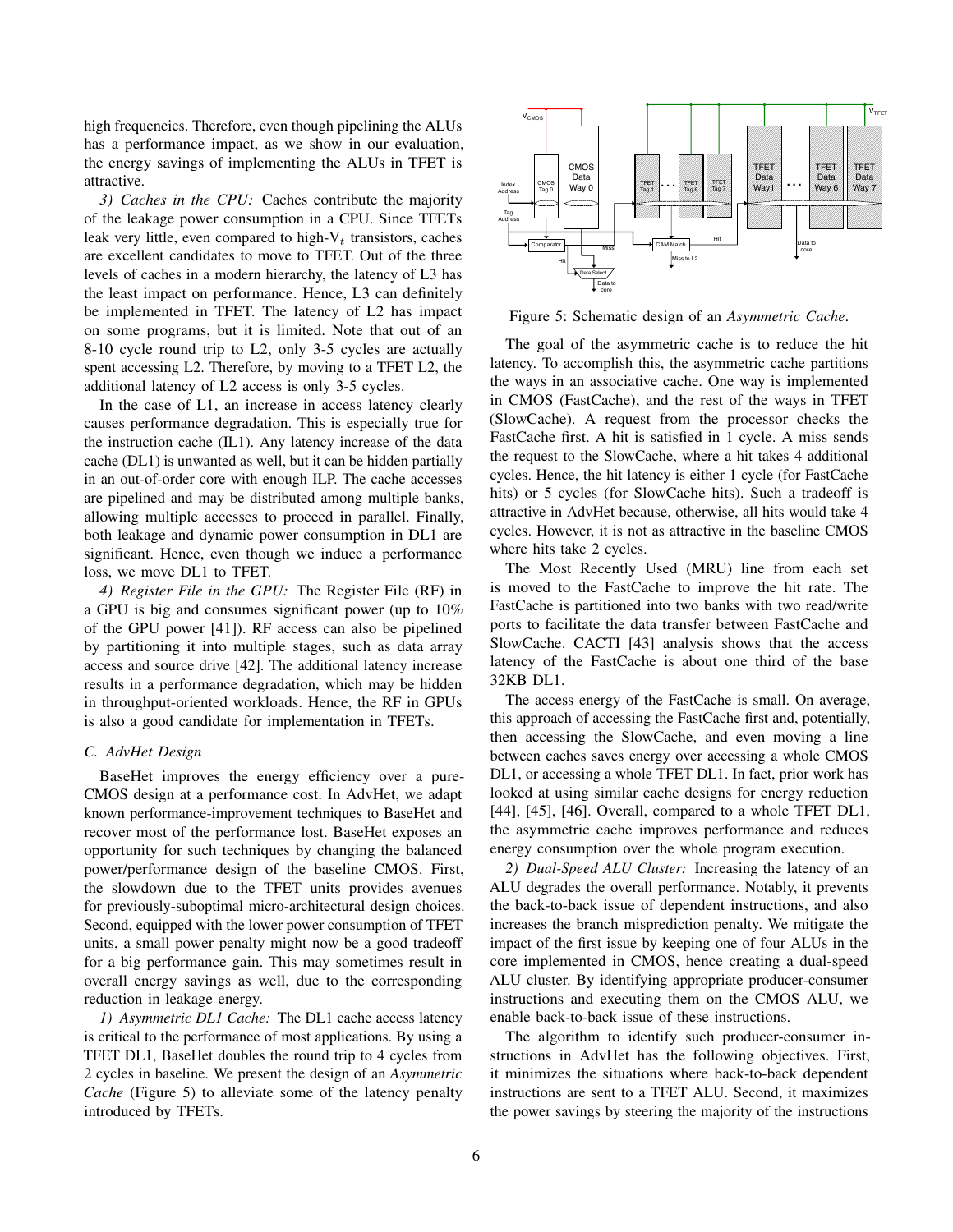to a TFET ALU. Finally, it balances the overall utilization of the TFET ALUs and the CMOS ALU. Note that the penalty of mis-steering is only to increase the latency of an ALU operation from 1 to 2 cycles. Due to this reason, the objective of our scheme is different from some of the prior work on identifying the most critical path [47]. A simple algorithm suffices for us.

Dual-speed clusters have been studied previously as a mechanism to reduce power consumption [48], [49], [50]. In our design, we employ a simplified version of the Generation Time Gap metric [49] for steering instructions to slow and fast clusters. Specifically, for each instruction in the *dispatch* stage, we check if any consumer is present in a small window of instructions behind the current one. As the additional latency of a TFET ALU over a CMOS ALU is one cycle, we set the window length as the number of instructions that can be issued in one cycle — i.e., the core's issue width. Intuitively, if a consumer exists in this small window, then executing the current instruction on the CMOS ALU may benefit the consumer. Note that in an out-of-order machine, this is not a necessary condition, and we may mis-steer occasionally. Such scenario could be avoided by performing the check in the issue stage. However, doing so would interfere with the issue process and add to the complexity of the issue stage. Hence, steering is best performed in the dispatch stage, in parallel to its current functionality. This minimizes the additional complexity.

*3) Register File Cache in the GPU:* Register file access is in the critical path of an arithmetic operation in a GPU. In throughput-oriented workloads, the compiler could customize the binary to hide the additional latency of accessing a TFET register file. However, this would likely not be enough. Therefore, to reduce the access latency, we instead use a register file cache, with 6 entries per thread. This is a very small subset of the 256 registers per thread in the GPU that we model (based on AMD's Southern Islands). The access latency of this small cache is only one cycle.

To maximize the utility of this register file cache and avoid thrashing, we only cache registers that we write. This is because as much as 40% of the writes are consumed by reads within a few instructions [42]. Hence, caching only the writes provides good locality for reads and minimizes thrashing. In our simulations, we observe that this cache is able to recover up to 70% of the performance loss caused by the increase in the register file access latency.

The register file cache was originally proposed to reduce the power consumption of GPUs [42]. In AdvHet, however, we also reap the benefits of a faster register access enabled by such cache. The opportunity for reducing latency is much higher in HetCore than in a CMOS design, in a manner similar to the asymmetric cache.

*4) Discussion:* The deeper pipelining of the FPUs in BaseHet unbalances the core pipeline. To keep such deeperpipelined FPUs utilized, we need to sustain more inflight instructions. Hence, we increase the sizes of the FP register file and ROB appropriately. Note that a larger ROB size will also aid in some non FP-intensive applications.

Other optimizations are possible, but we do not consider them due to questionable tradeoffs. For example, there are FPU designs that reduce latency but increase area and/or power [51]. This includes different encoding schemes (Booth 2 versus Booth 3), combining networks (Wallace tree versus OS1), and multiplier types (CMA versus FMA). For example, a CMA design would reduce the latency over an FMA unit when forwarding the output to another multiply/add operation. However, it would take up 15% more area and consume 20% more power. One could also customize the GPU compiler to hide some of the additional FPU latency. We leave the analysis of these techniques to future work.

# *D. Summary of the Designs*

Table II shows a summary of the design modifications for HetCore. In the BaseHet design, we implement in TFET the following structures: FPUs, ALUs, DL1, L2, and L3 in a CPU; and SIMD FPUs and register file in a GPU. In the AdvHet design, we additionally add the following structures: the asymmetric DL1 cache, the dual-speed ALU cluster, and a larger ROB and FP register file in a CPU; and the register file cache in the GPU.

Table II: Design modifications for HetCore.

| <b>Design</b> | <b>CPU Structures</b>    | <b>GPU</b> Structures |
|---------------|--------------------------|-----------------------|
| BaseHet       | FPUs, ALUs, DL1, L2, and | SIMD FPUs and         |
|               | L3 in TFET               | RF in TFET            |
| AdvHet        | BaseHet + asymmetric DL1 | BaseHet + register    |
|               | cache + dual-speed ALU + | file cache            |
|               | larger ROB and FP RF     |                       |

### V. IMPLEMENTATION CONSIDERATIONS

#### *A. Dual Voltage Rails and Level Converters*

HetCore integrates CMOS and TFET units operating at different  $V_{dd}$  inside a CPU and GPU. Hence, it requires provisioning for separate  $V_{dd}$  rails for the two groups of units, and level converters between such units. More specifically, each pipeline stage is powered at a single  $V_{dd}$ . This is shown in Figure 6, which shows two TFET stages in between two CMOS stages. The former are powered with the lower  $V_{TFET}$ , while the latter with the higher  $V_{CMOS}$ . A given stage includes both data-path and control-path signals.



Figure 6: HetCore dual voltage rail design.

Latches between two same-device stages are implemented with the same device type. Latches between two differentdevice stages are implemented in CMOS, and are powered at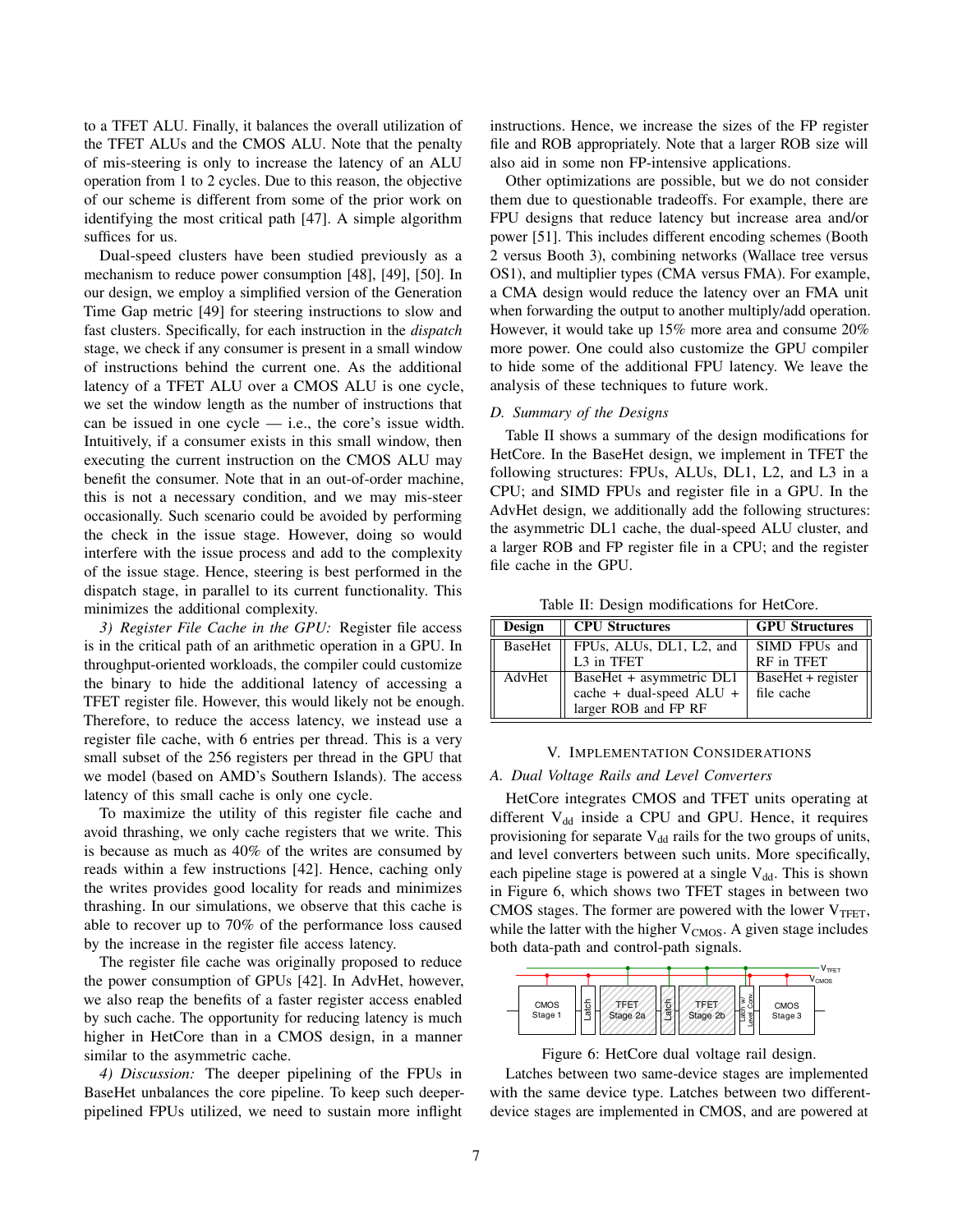V<sub>CMOS</sub>. Additionally, those latches that connect a TFET stage to a CMOS stage need to perform up-conversion. Hence, as shown in Figure 6, they are augmented with a level converter and take both  $V_{dd}$  levels [11], [27].

HetCore employs a level converter design based on Ishihara et al. [27], which is implemented as part of a latch. This design uses pulsed half-latch level converting flip-flops, which are shown to be more efficient in terms of energy-delay and area when compared to asynchronous level conversion. Moreover, the level converter follows the hybrid CMOS-TFET organization that has recently been proposed by Lanuzza et al. [11].

The fact that the whole pipeline uses a single frequency domain keeps the design simpler. There is no need to perform synchronization across stages. The presence of multiple  $V_{dd}$ domains requires careful design of the clock tree, but it has been shown that such tree can be generated with very little skew  $\left($  < 0.5% of the clock cyle) [52].

# *B. Overheads of the Multi-Vdd Substrate*

The multi- $V_{dd}$  substrate of HetCore introduces delay, area, and power overheads. The first issue is the dual  $V_{dd}$  rails themselves. Their main overheads are the additional area they take, and the need to customize their layout/routing, as automatic tools may not be able to handle them. One implementation of dual rails [53] estimates the area cost to be  $\approx$ 5% of the core.

The second issue is the level converters. They require carefully managing the clock skew and timing across  $V_{dd}$ domains. Moreover, they add a few gates to the critical path of the pipeline stage. Based on Ishihara et al.'s [27] work, we estimate a delay impact of ≈5%. The additional area and power of the level converters is negligible [27].

A third issue is the deeper pipelining of the TFET structures. It introduces delay in two ways. First, the work in a pipeline stage cannot usually be sliced into two equallysized portions; instead, one portion takes longer. We estimate that this effect makes TFET stages  $\approx$ 5% longer than ideal. Second, TFET latches are themselves slower that CMOS ones. Given that latches account for  $\approx 10\%$  of a stage's latency [54], we add one extra 10% stage delay due to slow TFET logic. The latches added for the deeper pipelining also introduce a power overhead of  $\approx 10\%$  of the stage power [54].

The fourth issue is that HetCore introduces design complexity and verification costs, which are hard to quantify.

In summary, TFET stages in HetCore suffer from a delay of up to  $15\%$  — resulting from 5% due to unequal work partitioning between stages, and 10% due to a level converter or a slow TFET latch (but not both). Since we do not want to penalize the frequency of the pipeline, HetCore raises  $V_{TFET}$ slightly over its value in Table I, to meet CMOS timing constraints. Specifically, to recover this  $15\%$  delay,  $V_{TFET}$  is increased by 40mV. As a result, the power consumption of TFETs increases by 24%, which lowers the overall dynamic power savings of moving from CMOS to TFET from  $8 \times$ to about  $6.1 \times$ . Further, to be very conservative, in the rest of the paper, we set the overall reduction in dynamic power when moving from CMOS to TFET to be only 4x.

# VI. EVALUATION SETUP

We evaluate HetCore using the Multi2Sim [55] architectural simulator, which models CPUs and GPUs. We model a processor with 4 CPUs and 1 GPU. Each CPU is 4-wide and out of order. The GPU hardware is modeled after the AMD Southern Islands, with 8 compute units. Table III shows the detailed parameters of the modeled CPU and GPU. We obtain the power numbers by using the HP-CMOS process of McPAT [56] and GPUWattch [57] for the CPU and GPU, respectively. Recall that TFET units now operate at a  $V_{dd}$ of 0.440 V, and CMOS units at 0.730 V. At these voltages, the frequency reached by all-CMOS and all-TFET CPUs is 2GHz and 1GHz, respectively. While the dynamic power consumption of TFET units is 6.1x lower than HP-CMOS ones, we conservatively use a 4x factor. Further, to calculate the TFET leakage power, we conservatively assume that it is only 10x lower than the CMOS leakage power, as if all the CMOS transistors were high- $V_t$  devices.

Table III: Parameters of the simulated architecture.

| <b>Parameter</b>       | Value                                                     |
|------------------------|-----------------------------------------------------------|
| <b>CPU Hardware</b>    | 4 out-of-order cores, 4-issue each, 2GHz                  |
| <b>INT/FP RF; ROB</b>  | 128/80 regs; 160 entries                                  |
| Issue queue            | 64 entries                                                |
| Ld-St queue            | 48 entries                                                |
| Branch prediction      | Tournament: 2-level, 32-entry RAS, 4way 2K-entry BTB      |
| Functional units:      |                                                           |
| 4 ALU                  | CMOS: 1 cycle, TFET: 2 cycles                             |
| 2 Int Mult/Div         | CMOS: 2/4 cycles, TFET: 4/8 cycles                        |
| 2 LSU                  | 1 cycle                                                   |
| 2 FPU                  | CMOS: Add/Mult/Div 2/4/8 cycles: TFET: 4/8/16 cyles:      |
|                        | Add/Mult issue every cycle, Div issues every 8/16 cycles  |
| Private I-Cache        | 32KB, 2way, 64B line, Round-trip (RT): 2 cycles           |
| Asym. FastCache        | 4KB, 1way, writeback (WB), 64B line, RT: 1cycle           |
| Private D-Cache        | 32KB, 8way, WB, 64B line, RT: 2cycles (CMOS) or           |
|                        | 4cycles (TFET)                                            |
| Private L <sub>2</sub> | 256KB, 8way, WB, 64B line, RT: 8cycles (CMOS) or          |
|                        | 12cycles (TFET)                                           |
| Shared L <sub>3</sub>  | Per core: 2MB, 16way, WB, 64B line, RT: 32cycles          |
|                        | (CMOS) or 40 cycles (TFET)                                |
| <b>DRAM</b> latency    | RT: 50ns                                                  |
| <b>GPU Hardware</b>    | 8 CUs with 16 EUs each, 1GHz                              |
| FMA unit               | CMOS:3 cycles, TFET:6 cycles, pipelined issue every cycle |
| Vector registers       | 256 per thread, access: 1 cycle (CMOS) or 2 cycles (TFET) |
| Register file cache    | 6 entries per thread, access: 1 cycle                     |
| Network                | Ring with MESI directory-based protocol                   |

In our evaluation, we use the 15nm process node for the power and performance characteristics of TFET and CMOS. This is because we can obtain reliable parameter data at 15nm technology, but not beyond 15nm. A high-level scaling study of TFETs from 22nm to 10nm [16] shows that the insights from Table I hold true at 10nm. CMOS is likely to maintain a performance edge over TFET and, as a result, the HetCore tradeoffs will remain similar.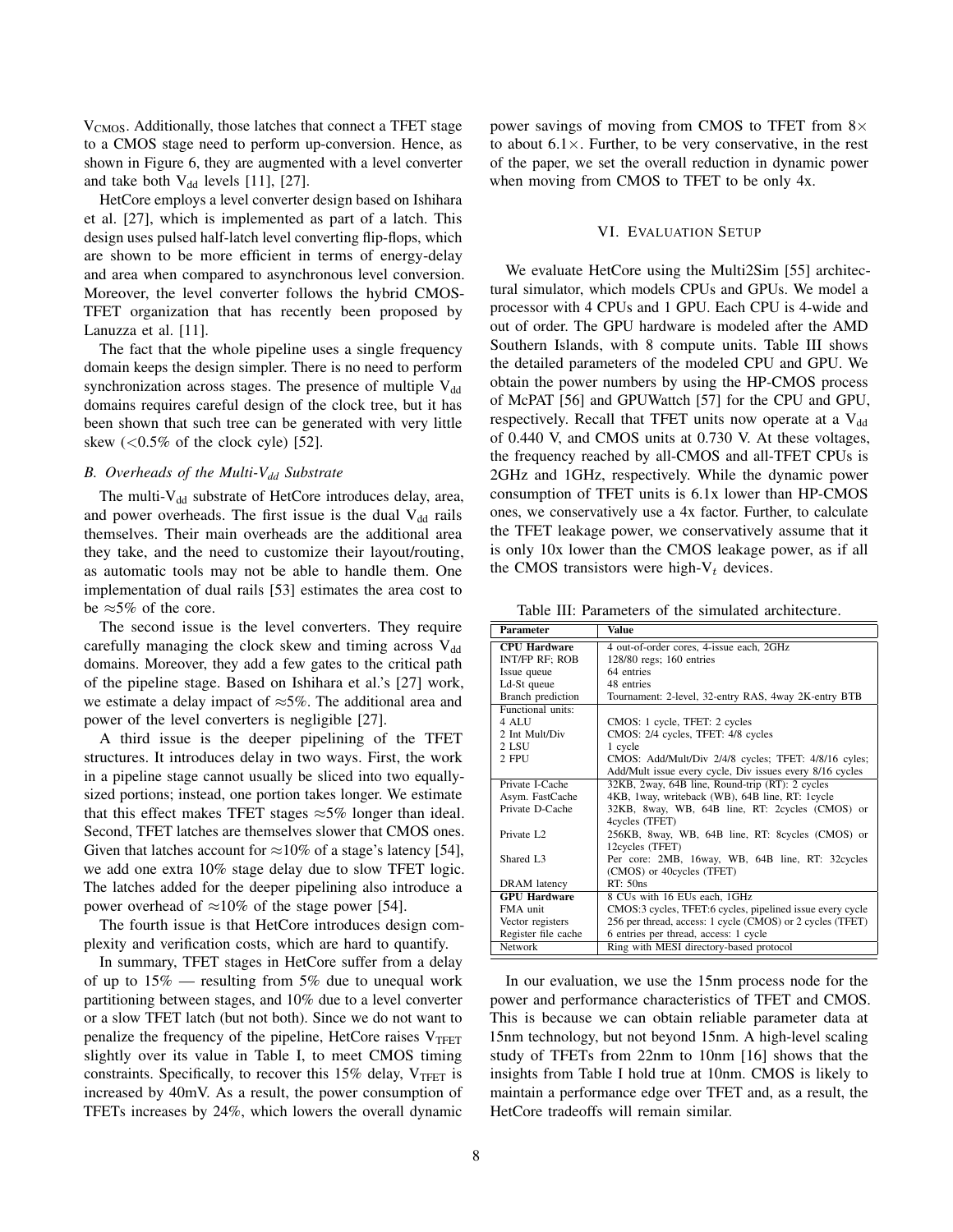# *A. Configurations*

Table IV shows the CPU and GPU configurations evaluated. For the CPU, we evaluate 10 configurations. The baseline is an all-CMOS core (*BaseCMOS*). In BaseCMOS, all the caches use high- $V_t$  transistors, and the core units consist of 60% high- $V_t$  transistors. Two other baselines are BaseCMOS enhanced with the techniques of AdvHet in CMOS (*BaseCMOS-Enh*), and an all-TFET core (*BaseTFET*). Note that BaseTFET operates at 2x lower frequency and consumes 8x less dynamic power than BaseCMOS. This is much less dynamic power than *HetCore*, where TFET units consume 4x less dynamic power than CMOS units.

Table IV: CPU and GPU configurations evaluated.

| <b>CPU Configurations Evaluated</b> |                                                                             |  |  |  |
|-------------------------------------|-----------------------------------------------------------------------------|--|--|--|
| Configuration                       | <b>Notes</b>                                                                |  |  |  |
| <b>BaseCMOS</b>                     | All-CMOS core                                                               |  |  |  |
| BaseCMOS-Enh                        | BaseCMOS + Larger ROB(160 $\rightarrow$ 192) & FP-RF (80 $\rightarrow$ 128) |  |  |  |
|                                     | + CMOS asymm. DL1 (1cycle for 1way & 3cycles for rest)                      |  |  |  |
| <b>BaseTFET</b>                     | All-TFET core                                                               |  |  |  |
| <b>BaseHet</b>                      | BaseCMOS + FPUs, ALUs, DL1, L2, and L3 in TFET                              |  |  |  |
| AdvHet                              | BaseHet + Larger ROB(160 $\rightarrow$ 192) & FP-RF (80 $\rightarrow$ 128)  |  |  |  |
|                                     | + Dual speed ALU (3 ALUs in TFET & 1 ALU in CMOS)                           |  |  |  |
|                                     | + Asymm. DL1 (1way CMOS & rest in TFET)                                     |  |  |  |
| BaseL <sub>3</sub>                  | BaseCMOS + Larger ROB & FP-RF + L3 in TFET                                  |  |  |  |
| BaseHighVt                          | BaseCMOS + high- $V_t$ in FPUs & ALUs. Latencies of                         |  |  |  |
|                                     | Add/Mul/Div are: Int 2/3/6 cycles & FP 3/6/12 cycles                        |  |  |  |
| BaseHet-FastALU                     | BaseHet + all ALUs in CMOS                                                  |  |  |  |
| <b>BaseHet-Enh</b>                  | BaseHet + Larger ROB & FP-RF                                                |  |  |  |
| BaseHet-Split                       | BaseHet-Enh + Dual speed ALU                                                |  |  |  |
| <b>GPU Configurations Evaluated</b> |                                                                             |  |  |  |
| Configuration                       | <b>Notes</b>                                                                |  |  |  |
| <b>BaseCMOS</b>                     | All-CMOS core $+$ Register file cache                                       |  |  |  |
| <b>BaseTFET</b>                     | All-TFET core                                                               |  |  |  |
| <b>BaseHet</b>                      | BaseCMOS + SIMD FPUs & RF in TFET                                           |  |  |  |
| AdvHet                              | BaseHet + Register file cache                                               |  |  |  |

We compare these baselines to BaseHet and AdvHet. We also evaluate several intermediate design points. *BaseL3* is BaseCMOS with the larger ROB and FP register file, and with a TFET L3. *BaseHighVt* is BaseCMOS plus FPUs and ALUs with only high- $V_t$  transistors. These high- $V_t$  devices have a 1.4-1.6x higher delay than regular- $V_t$  ones [58]. The latencies of the FPUs and ALUs are shown in Table IV. Cache latencies remain the same. However, the leakage power of FPUs and ALUs in BaseHighVt is 10x lower than in BaseCMOS.

Finally, other configurations include BaseHet with all the ALUs in CMOS (*BaseHet-FastALU*), BaseHet with the larger ROB and FP register file (*BaseHet-Enh*), and BaseHet-Enh with the dual speed ALU cluster (*BaseHet-Split*).

For the GPU, we evaluate 4 configurations. The baseline is an all-CMOS core *with* the register file cache (*BaseCMOS*). We add the register file cache for fairness. We compare it to an all-TFET core (*BaseTFET*) and our proposed BaseHet and AdvHet designs.

# *B. Applications & Metrics*

We use the SPLASH-2 and PARSEC applications to evaluate the CPU designs. From SPLASH-2, we use Barnes (16K particles), Cholesky (tk29.O), FFT  $(2^{20})$ , FMM  $(16K)$ , LU (512x512), Radiosity (batch), Radix (2M keys), Raytrace (teapot.env), Water-Nsquared (random.in), and Water-Nspatial (512). From PARSEC, we use Blackscholes(16K), Canneal(10000), Streamcluster (4K), and Fluidanimate(15K). For the GPU evaluation, we use all the applications from the AMD-SDK-APP suite provided along with the Multi2Sim simulator, with the suggested input sizes [55]. Our metrics of comparison are execution time, energy consumption, energydelay product  $(ED)$ , and energy-delay-squared  $(ED<sup>2</sup>)$ . Due to space restrictions, we do not show the ED results.

### VII. EVALUATION

# *A. HetCore CPU Evaluation*

Figure 7 compares the execution time of BaseCMOS, BaseCMOS-Enh, BaseTFET, BaseHet, and AdvHet running our applications. The bars are normalized to BaseCMOS. There is an extra bar (AdvHet-2X) that we discuss later.

On average, BaseHet experiences a slowdown of 40%. This is mostly due to the increased latencies of the FPUs, ALUs, and DL1. Applications that often hit in the DL1 suffer the most, due to the higher access latency in BaseHet. The deeper-pipelined FPU and ALU units also hurt BaseHet's performance. Overall, BaseHet is not a very good design.

The performance enhancement techniques used in AdvHet prove effective, and recover most of the performance losses in BaseHet. Specifically, AdvHet's average execution time is only 10% higher than that of BaseCMOS.

BaseTFET shows a large slowdown of 96%. This is because its frequency is half of BaseCMOS' frequency. We also see that BaseCMOS-Enh does not improve over BaseCMOS on average. This is because the pipeline changes in BaseCMOS-Enh largely unbalance the already balanced BaseCMOS design. These changes are only effective in AdvHet, due to unbalanced nature of BaseHet.

Figure 8 shows the energy consumption of the same configurations as Figure 7, broken down into the contributions of core (including the L1s), L2, and L3, and separating the dynamic and leakage energy. The bars are normalized to BaseCMOS. We see that BaseTFET reduces the energy consumption by 76%, thanks to the excellent energy efficiency of TFETs. The HetCore designs also provide very good energy savings over BaseCMOS. Specifically, BaseHet and AdvHet reduce the energy by 35% and 39%, respectively. The reductions come from both dynamic and leakage energy.

AdvHet saves slightly more energy than BaseHet for two reasons. First, AdvHet is faster and, hence, has lower leakage. Second, an access to the fast CMOS way of the asymmetric DL1 cache in AdvHet consumes less dynamic energy than an access to the TFET DL1 cache in BaseHet. Since a large fraction of DL1 accesses in AdvHet hit in the fast CMOS way, and never access the slow TFET ways, the overall dynamic energy consumption is low. Overall, AdvHet is an attractive design: it consumes on average 39% less energy than BaseCMOS, while performing within 10% of it.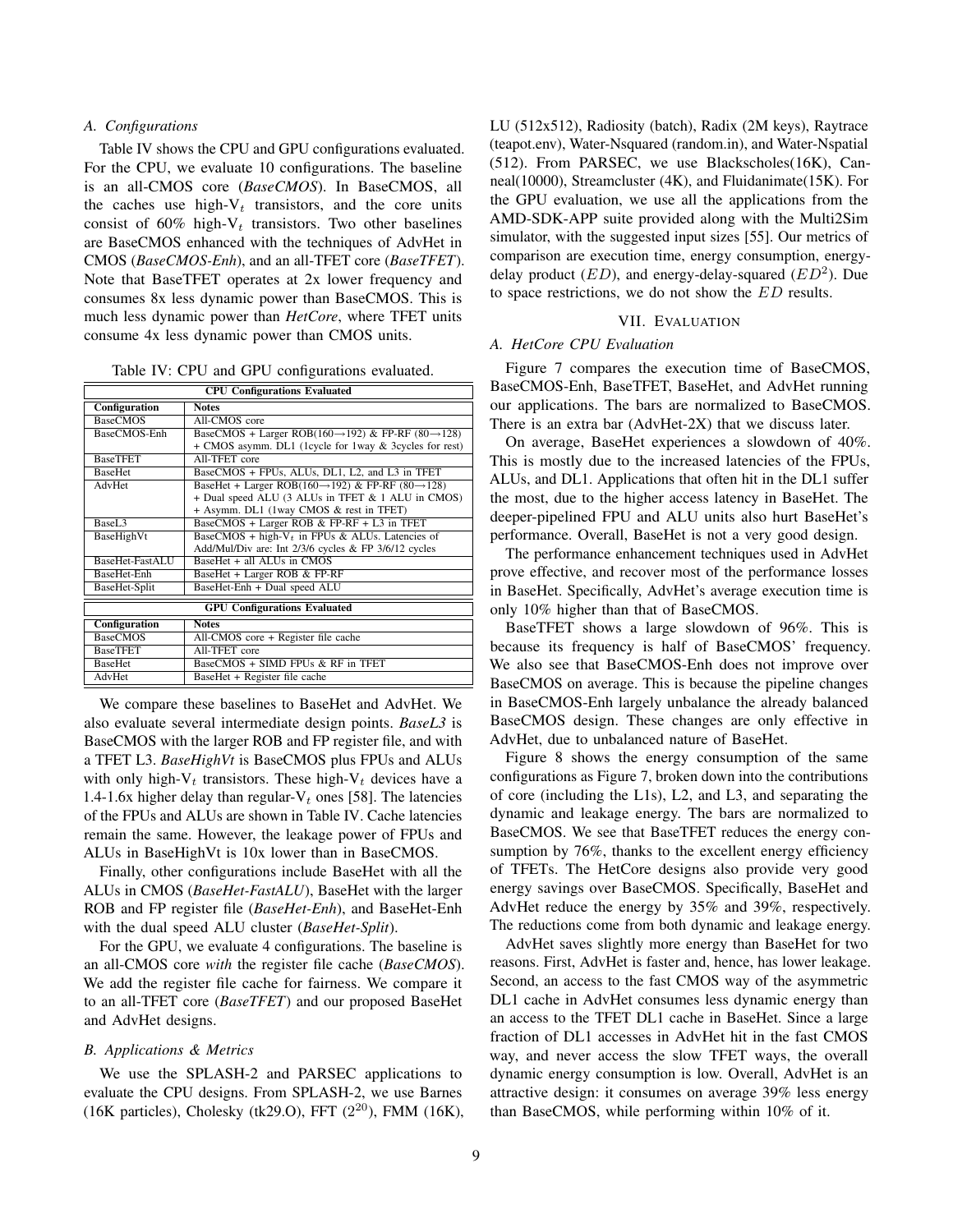

BaseCMOS-Enh has similar results as BaseCMOS.

Finally, Figure 9 compares the  $ED^2$  of all the designs. Although BaseHet consumes less energy than BaseCMOS, it has a worse average  $ED^2$  because it is slower. AdvHet has the lowest  $ED^2$ , because it is nearly as fast as BaseCMOS and consumes much less energy. On average, its  $ED^2$  is 26% lower than BaseCMOS, and 20% lower than BaseTFET.

*1) Comparison Under a Constant Power Budget:* AdvHet is especially appealing when comparing chips at a constant power budget. From Figures 8 and 7, one can deduce that an AdvHet core consumes half the power of a BaseCMOS one. Hence, under the same power budget, we can power twice as many AdvHet cores as BaseCMOS ones in the chip.

The last column (AdvHet-2X) in Figures 7, 8 and 9 corresponds to this design. AdvHet-2X executes with 8 cores, with the same power budget as BaseCMOS with 4 cores. We can see that AdvHet-2X reduces the average execution time by 32% relative to BaseCMOS, while consuming 34% less energy. The result is a large 68% average  $ED^2$  reduction.

Overall, combining CMOS and TFET in AdvHet delivers a compelling solution for upcoming energy-constrained environments. Workloads consume 39% less energy that CMOS designs, while running only 10% slower. Moreover, if they have substantial parallelism, they can execute much more energy efficiently as well as faster than CMOS designs.

Note that BaseTFET is also able to employ more cores within the same power budget. Specifically, it can power 7-8 times more cores than BaseCMOS. The result is an efficient execution for very parallel workloads. However, with the same thread count as BaseCMOS, BaseTFET runs at half the BaseCMOS speed, which makes BaseTFET unattractive.

# *B. HetCore GPU Evaluation*

For the GPU architecture, Figure 10 compares the execution time of BaseCMOS, BaseTFET, BaseHet, AdvHet, and AdvHet-2X running our applications. The bars are normalized to BaseCMOS. AdvHet-2X will be discussed later.

The execution time of BaseTFET is about twice that of BaseCMOS, as BaseTFET runs at half the frequency. Among the HetCore designs, BaseHet suffers an average performance loss of 28%. This is due to the slower SIMD FMA unit and register file. In AdvHet, we take BaseHet and add the register file cache. With this support, AdvHet improves the performance, but the average execution time is still 20% higher than BaseCMOS.

This performance loss appears, mostly, because we do not perform any compiler optimizations on the code to hide some of the longer latencies of the SIMD FPUs and register file. Such optimizations would help speed-up the programs, especially those with short-distance dependencies. In reality,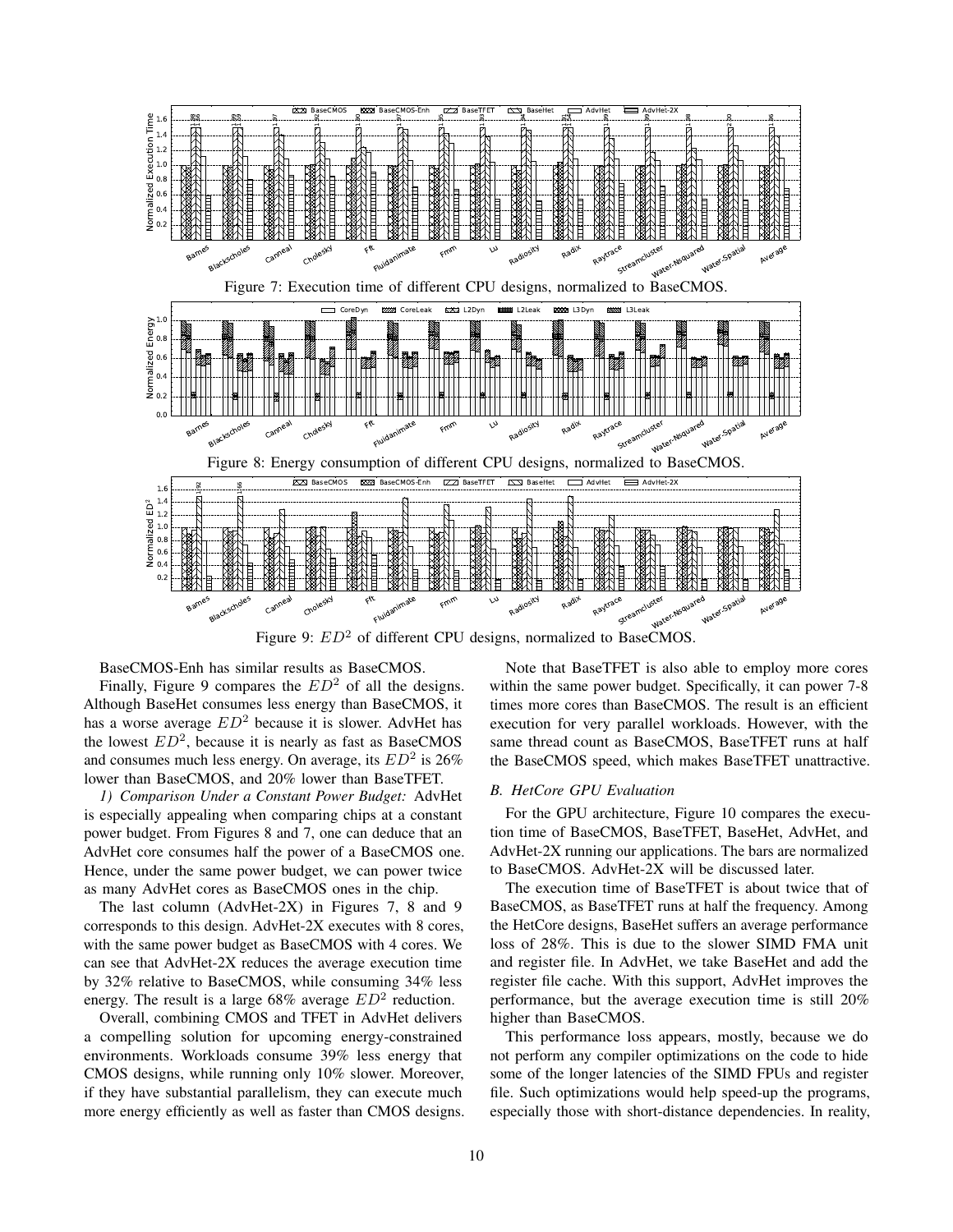

Figure 12:  $ED^2$  of different GPU designs, normalized to BaseCMOS.

however, since GPU workloads are throughput oriented, we are more interested in the performance under a fixed power budget. We consider this case in Section VII-B1.

Figure 11 shows the energy consumption of the same configurations, broken down into dynamic and leakage energy contributions. The bars are normalized to BaseCMOS. We see that BaseTFET reduces the average energy consumption by 75%. BaseHet and AdvHet are also effective, reducing the average energy over BaseCMOS by 35% and 40%, respectively. The reductions come from both dynamic and leakage energy. The savings of AdvHet over BaseHet are due to the hits in the register file cache. Recall that, for fairness, BaseCMOS also includes the register file cache.

Finally, Figure 12 shows the  $ED^2$  of the different configurations. While BaseHet consumes less energy than BaseCMOS, it has a worse average  $ED^2$  because it is slower. AdvHet, thanks to the register file cache, is able to reduce the average  $ED^2$  by 9% over BaseCMOS.

*1) Comparison Under a Constant Power Budget:* The interesting scenario for AdvHet GPUs is comparing against BaseCMOS GPUs under a constant power budget. From Figures 11 and 10, one can see that an AdvHet GPU consumes half the power of a BaseCMOS one. Hence, we compare the execution of the 8 compute units in BaseCMOS to 16 compute units in AdvHet. We call the latter AdvHet-2X in Figures 10, 11 and 12.

We see that, under AdvHet-2X, applications take on average 30% less time to execute (Figure 10) and consume on average 34% less energy (Figure 11) than under BaseCMOS. Moreover, Figure 12 shows that AdvHet-2X's  $ED^2$  is on average 60% lower than that of BaseCMOS. Overall, AdvHet-2X is an attractive design for a GPU.

### *C. Comparison to Alternative CPU Designs*

Figure 13 compares the execution time, energy, ED, and  $ED<sup>2</sup>$  of BaseHet and AdvHet to several other CPU configurations. Specifically, the figure includes three designs related to the baseline (BaseCMOS, BaseL3, and BaseHighVt), and three designs related to BaseHet (BaseHet-FastALU, BaseHet-Enh, and BaseHet-Split). The bars are normalized to BaseCMOS.

BaseL3 has a performance similar to BaseCMOS, and saves leakage by using TFET devices in L3. Hence, it reduces about 10% of the energy,  $ED$  and  $ED^2$  relative to BaseCMOS. AdvHet is better than BaseL3 because it saves 40% of the energy, reducing  $ED$  and  $ED<sup>2</sup>$  substantially.

BaseHighVt has FPUs and ALUs that use *only* high- $V_t$ transistors. The rest is like BaseCMOS, which uses 60% high- $V_t$  transistors in all the core units. Since the FPUs and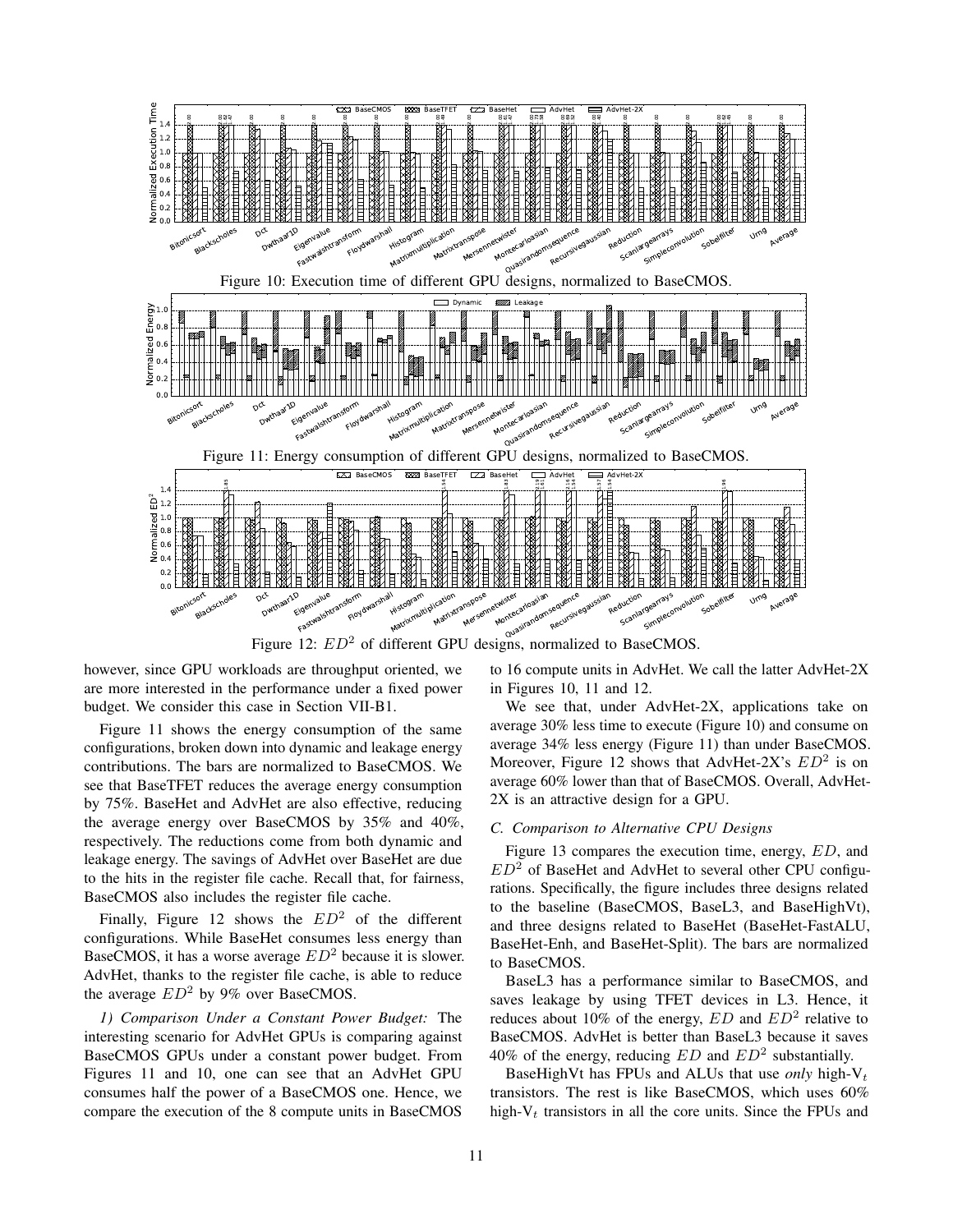

Figure 13: Sensitivity analysis of HetCore CPU designs.

ALUs have slightly higher latencies (Table IV), BaseHighVt is slightly slower than BaseCMOS. In addition, we see that it consumes higher energy. This is because the leakage energy saved by having high- $V_t$  FPUs and ALUs does not compensate for the increase in overall leakage energy due to longer execution. Since BaseHighVt is less cost-effective than BaseCMOS, it is also less cost-effective than AdvHet.

BaseHet-FastALU is BaseHet except that all its ALUs use CMOS. Compared to BaseHet-FastALU, BaseHet is 2% slower, but saves 10% of the energy. This tradeoff justifies using TFETs in ALUs as in BaseHet.

BaseHet-Enh takes BaseHet and increases the sizes of ROB and FP register file. This provides a marginal 3% performance improvement at comparable energy. On top of that, BaseHet-Split adds the dual-speed ALU cluster. This provides another 2% speedup at similar energy. Finally, if we add the asymmetric DL1 cache to BaseHet-Split, we obtain AdvHet. Adding the asymmetric DL1 cache reduces execution time by a substantial 17%, with marginal energy reduction (Figure 13). This speed-up is due to the high hit rate of the fast CMOS way of the asymmetric cache. Such hit rate is only 5-20% lower than that of a whole 32KB DL1.

### *D. Impact of DVFS and Process Variation*

As discussed in Section III-D, the  $V_{dd}$ -frequency curves for TFET and CMOS devices around their operating points are different. As a result, the energy consumption changes due to DVFS are different in AdvHet and BaseCMOS. In Figure 14, we show the energy consumed by BaseCMOS and AdvHet as we increase/decrease the frequency by 500 MHz. The figure shows bars for 2GHz (BaseFreq-2GHz), 2.5GHz (BoostFreq-2.5GHz), and 1.5GHz (SlowFreq-1.5GHz). The bars are normalized to the energy of BaseCMOS at 2GHz.

At 2GHz, AdvHet saves 39% of the BaseCMOS energy. As we move to  $f=2.5$ GHz, AdvHet needs to increase the voltages by  $\Delta V_{CMOS}$ =75mV and  $\Delta V_{TFET}$ =90mV. This was shown in Figure 3. The larger increase in  $V_{T F E T}$  is needed because of the shape of the curve. As a result of the relatively higher  $\Delta V_{TFET}$ , AdvHet is relatively less efficient and, as shown in Figure 14, only saves 36% of the BaseCMOS energy.

If we move to  $f=1.5$ GHz, AdvHet changes the voltages by  $\Delta V_{CMOS}$ = -70mV and  $\Delta V_{TFET}$ = -80mV. The larger  $V_{TFET}$  reduction makes AdvHet relatively more efficient, and now saves 43% of the BaseCMOS energy.



Figure 14: Impact of DVFS and process variation on the energy consumed by BaseCMOS and AdvHet.

We also study the impact of process variation on the energy consumption. According to Avci et al. [39], to protect against all the potential sources of process variation at 15nm, we need to add V<sub>dd</sub> guardbands equal to  $\Delta V_{CMOS}$ =120mV and  $\Delta V_{TFFT}$ =70mV, for the respective operating voltages. These are large guardbands. With these guardbands, the energy consumed by BaseCMOS and AdvHet is shown in the rightmost bars of Figure 14. We see that the energy of both configurations goes up. Compared to BaseCMOS, AdvHet now saves more energy in absolute terms, but slightly less (37%) in relative terms.

# VIII. RELATED WORK

Prior work has studied the integration of some TFET cores and some CMOS cores in the same chip [17], as well as in a 3D-stack [16]. HetCore pushes device heterogeneity inside the core for a more energy-efficient design. In [18], the authors proposed a barrier-aware thread migration scheme to move threads from a TFET core to a CMOS core and vice-versa to minimize the ED. We performed an iso-area comparison with such barrier-aware thread migration scheme. It can be shown that AdvHet provides, on average, higher performance while consuming lower energy. This is because, in [18], the threads on the TFET cores slow down the program, while the threads on the CMOS cores consume more power than in AdvHet.

Several researchers (e.g., [9], [11], [35], [36], [37]) have developed TFET or mixed TFET-CMOS circuits, including SRAM cells, that lay the groundwork for building TFET-CMOS hybrid cores. We discussed such work in Sections II and III.

The architectural techniques employed by AdvHet to alleviate the performance penalties present in BaseHet have been proposed and studied in prior work in other contexts. Such techniques include designs similar to the asymmetric data cache [44], [45], [46], dual-speed clusters as a mechanism to reduce power consumption [48], [49], [50], and register file caches for GPUs [42]. In this paper, we adapt them to the context of heterogenous-device cores.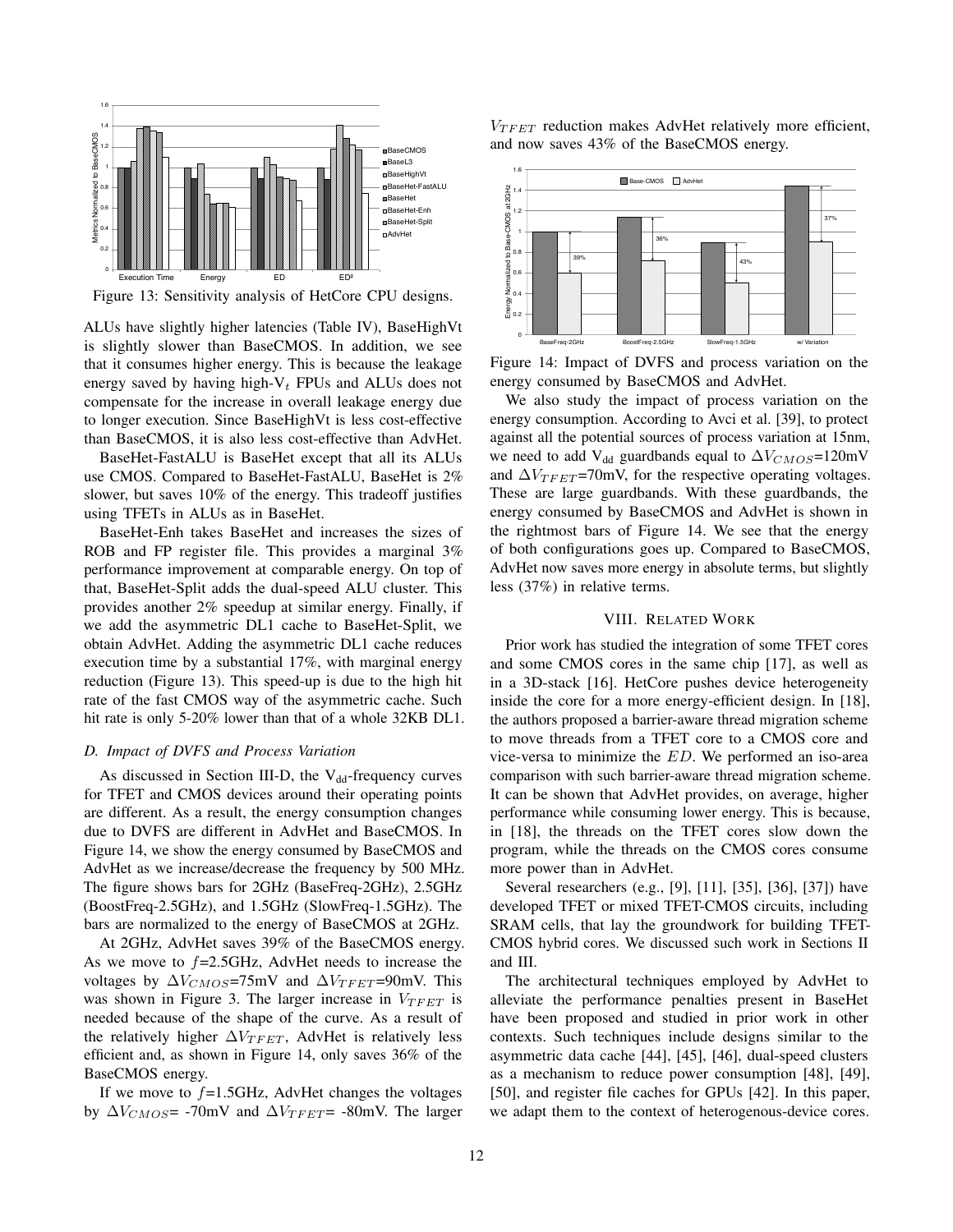As an alternative to using a register file cache, a partitioned register file for GPUs is proposed in [59]. It consists of a fast partition operating at nominal voltage and a slow partition operating at near-threshold voltage. Such a design can readily be adapted to AdvHet, by implementing the slow partition in TFET and the fast one in CMOS.

# IX. CONCLUSION

Ideally, we desire CPU and GPU cores that operate as energy-efficiently as a TFET core, while providing the performance of a CMOS core. To this end, this paper has proposed the *HetCore* architecture, which judiciously integrates both TFET and CMOS units in a single core, creating a *hetero-device* core. Our results show that such as design is very promising, even with conservative assumptions. An AdvHet CPU consumes on average 39% less energy than a CMOS CPU, while delivering a performance that is within 10% of the CMOS CPU. In addition, under a fixed power budget, a multicore with AdvHet CPUs attains average performance gains of 32% over a multicore with CMOS CPUs, while reducing  $ED^2$  by 68%. Similarly, an AdvHet GPU consumes on average 40% less energy and performs within 20% of a CMOS GPU. Under a fixed power budget, an AdvHet GPU with twice as many compute units as a CMOS GPU improves average performance by 30% while lowering  $ED^2$  by 60%.

### ACKNOWLEDGMENTS

This work was supported in part by NSF under grants CCF-1536795 and CCF-1649432.

#### **REFERENCES**

- [1] A. M. Ionescu and H. Riel, "Tunnel field-effect transistors as energy-efficient electronic switches," *Nature*, Nov 2011.
- [2] U. E. Avci, D. H. Morris, and I. A. Young, "Tunnel Field-Effect Transistors: Prospects and Challenges," *IEEE J-EDS*, May 2015.
- [3] D. E. Nikonov and I. A. Young, "Benchmarking of Beyond-CMOS Exploratory Devices for Logic Integrated Circuits," *IEEE Journal on Exploratory Solid-State Computational Devices and Circuits*, Dec 2015.
- [4] S. Datta, G. Dewey, J. M. Fastenau, M. K. Hudait, D. Loubychev, W. K. Liu, M. Radosavljevic, W. Rachmady, and R. Chau, "Ultrahigh-Speed 0.5 V Supply Voltage In0.7 Ga0.3As Quantum-Well Transistors on Silicon Substrate," *IEEE Electron Device Letters*, Aug 2007.
- [5] R. Asra, M. Shrivastava, K. V. R. M. Murali, R. K. Pandey, H. Gossner, and V. R. Rao, "A Tunnel FET for Vdd Scaling Below 0.6V With a CMOS-Comparable Performance," *IEEE T-ED*, July 2011.
- [6] H. Riel, K. E. Moselund, C. Bessire, M. T. Bjork, A. Schenk, H. Ghoneim, and H. Schmid, "InAs-Si heterojunction nanowire tunnel diodes and tunnel FETs," in *IEDM*, Dec 2012.
- [7] H. Schmid, K. E. Moselund, M. T. Bjork, M. Richter, H. Ghoneim, C. D. Bessire, and H. Riel, "Fabrication of vertical InAs-Si heterojunction tunnel field effect transistors," in *DRC*, June 2011.
- [8] M. Alioto and D. Esseni, "Tunnel FETs for Ultra-Low Voltage Digital VLSI Circuits: Part II - Evaluation at Circuit Level and Design Perspectives," *IEEE TVLSI*, Dec 2014.
- [9] Y. N. Chen, M. L. Fan, V. P. H. Hu, P. Su, and C. T. Chuang, "Evaluation of Stability, Performance of Ultra-Low Voltage MOSFET, TFET, and Mixed TFET-MOSFET SRAM Cell With Write-Assist Circuits," *IEEE JETCAS*, Dec 2014.
- [10] M. Fulde *et al.*, "Fabrication, optimization and application of complementary Multiple-Gate Tunneling FETs," in *International Nanoelectronics Conference*, March 2008.
- [11] M. Lanuzza, S. Strangio, F. Crupi, P. Palestri, and D. Esseni, "Mixed Tunnel-FET/MOSFET Level Shifters: A New Proposal to Extend the Tunnel-FET Application Domain," *IEEE T-ED*, Dec 2015.
- [12] R. Mukundrajan, M. Cotter, V. Saripalli, M. J. Irwin, S. Datta, and V. Narayanan, "Ultra Low Power Circuit Design Using Tunnel FETs," in *VLSI*, Aug 2012.
- [13] D. Cavalheiro, F. Moll, and S. Valtchev, "TFET-Based Power Management Circuit for RF Energy Harvesting," *IEEE J-EDS*, Jan 2017.
- [14] B. Sedighi, X. S. Hu, H. Liu, J. J. Nahas, and M. Niemier, "Analog Circuit Design Using Tunnel-FETs," *IEEE CAS*, Jan 2015.
- [15] M. Hemmat, M. Kamal, A. Afzali-Kusha, and M. Pedram, "Hybrid TFET-MOSFET circuits: An approach to design reliable ultra-low power circuits in the presence of process variation," in *VLSI-SoC*, Sept 2016.
- [16] K. Swaminathan, H. Liu, J. Sampson, and V. Narayanan, "An Examination of the Architecture and System-level Tradeoffs of Employing Steep Slope Devices in 3D CMPs," in *ISCA*, 2014.
- [17] V. Saripalli, A. Mishra, S. Datta, and V. Narayanan, "An energy-efficient heterogeneous CMP based on hybrid TFET-CMOS cores," in *DAC*, June 2011.
- [18] K. Swaminathan, E. Kultursay, V. Saripalli, V. Narayanan, M. Kandemir, and S. Datta, "Improving Energy Efficiency of Multi-threaded Applications Using Heterogeneous CMOS-TFET Multicores," in *ISLPED*, 2011.
- [19] D. E. Nikonov and I. A. Young, "Overview of Beyond-CMOS Devices and a Uniform Methodology for Their Benchmarking," *Proceedings of the IEEE*, Dec 2013.
- [20] Q. Huang *et al.*, "First foundry platform of complementary tunnel-FETs in CMOS baseline technology for ultralow-power IoT applications: Manufacturability, variability and technology roadmap," in *IEDM*, Dec 2015.
- [21] N. Mukherjee *et al.*, "MOVPE III-V material growth on silicon substrates and its comparison to MBE for future high performance and low power logic applications," in *IEDM*, Dec 2011.
- [22] R. Rooyackers *et al.*, "A new complementary hetero-junction vertical Tunnel-FET integration scheme," in *IEDM*, Dec 2013.
- [23] G. Dewey *et al.*, "Fabrication, characterization, and physics of III–V heterojunction tunneling field effect transistors (H-TFET) for steep sub-threshold swing," in *IEDM*, 2011.
- [24] G. Zhou *et al.*, "Novel gate-recessed vertical InAs/GaSb TFETs with record high ION of 180 uA/um at VDS=0.5V," in *IEDM*, Dec 2012.
- [25] M. G. Pala and S. Brocard, "Exploiting Hetero-Junctions to Improve the Performance of III-V Nanowire Tunnel-FETs," *IEEE J-EDS*, May 2015.